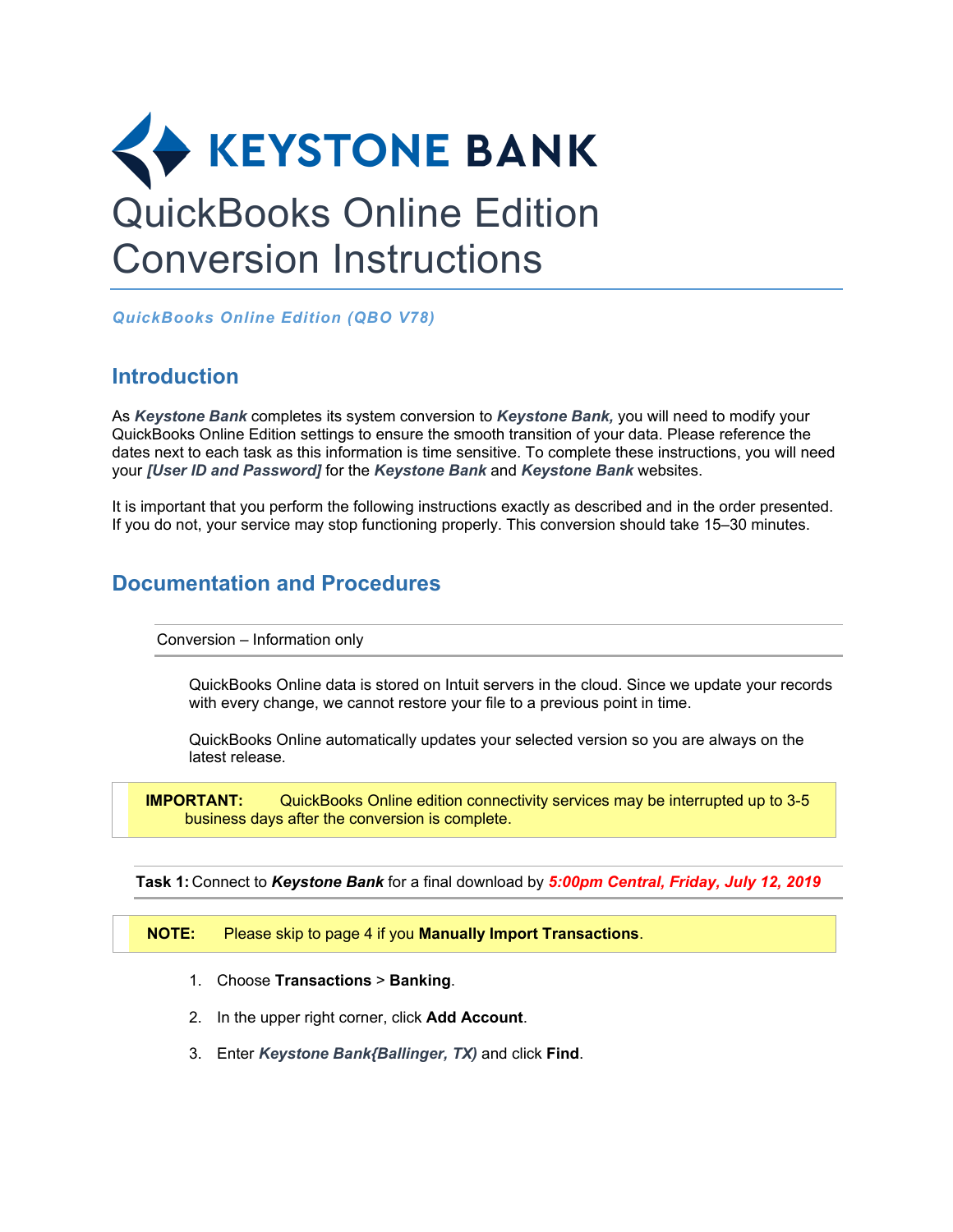- 4. Click the link for *Keystone Bank*.
- 5. Type your **User Id** and **Password** and click **Log In**.
- 6. If the bank requires extra information, enter it to continue.
- 7. Choose an **account type** for each account you're connecting.
- 8. Click **Connect** to download up to 90 days of transactions.

### **NOTE:** If you need a shorter date range, click **Need a shorter date range?** at the top and choose between **0**, **7**, or **30** days.

9. After your download finishes, click the **New Transactions** tab to see what was downloaded.

### **Task 2:** Match Downloaded Transactions

- 1. If new transactions were received from your connection, accept all new transactions on the **Transactions** > **Banking** page. Simply check off all the New/Matched transactions and click **Batch Action** to "**Accept Selected**".
- 2. If you need assistance matching transactions, choose **Help menu** > Search for **Matching Transactions** and follow the instructions.

## **Task 3:** Deactivate Your Account(s) At *Keystone Bank* on or after *5:00pm Central, Friday, July 12, 2019*

- 1. Choose **Transactions** > **Banking**.
- 2. Click on the account you'd like to disconnect, then click the **Pencil Icon**.
- 3. Click on **Edit Account Info**.
- 4. Check the box next to **Disconnect this account on save**.
- 5. Click **Save**.
- 6. Repeat steps 2—6 for each account at *Keystone Bank*.

**Task 4:** Re-activate Your Account(s) at *Keystone Bank* on or after *Monday, July 22, 2019*

- 1. Choose **Transactions** > **Banking**.
- 2. In the upper right corner, click **Add Account**
- 3. Enter *Keystone Bank(Ballinger, TX)* and click **Find**.
- 4. Click the link for *Keystone Bank*.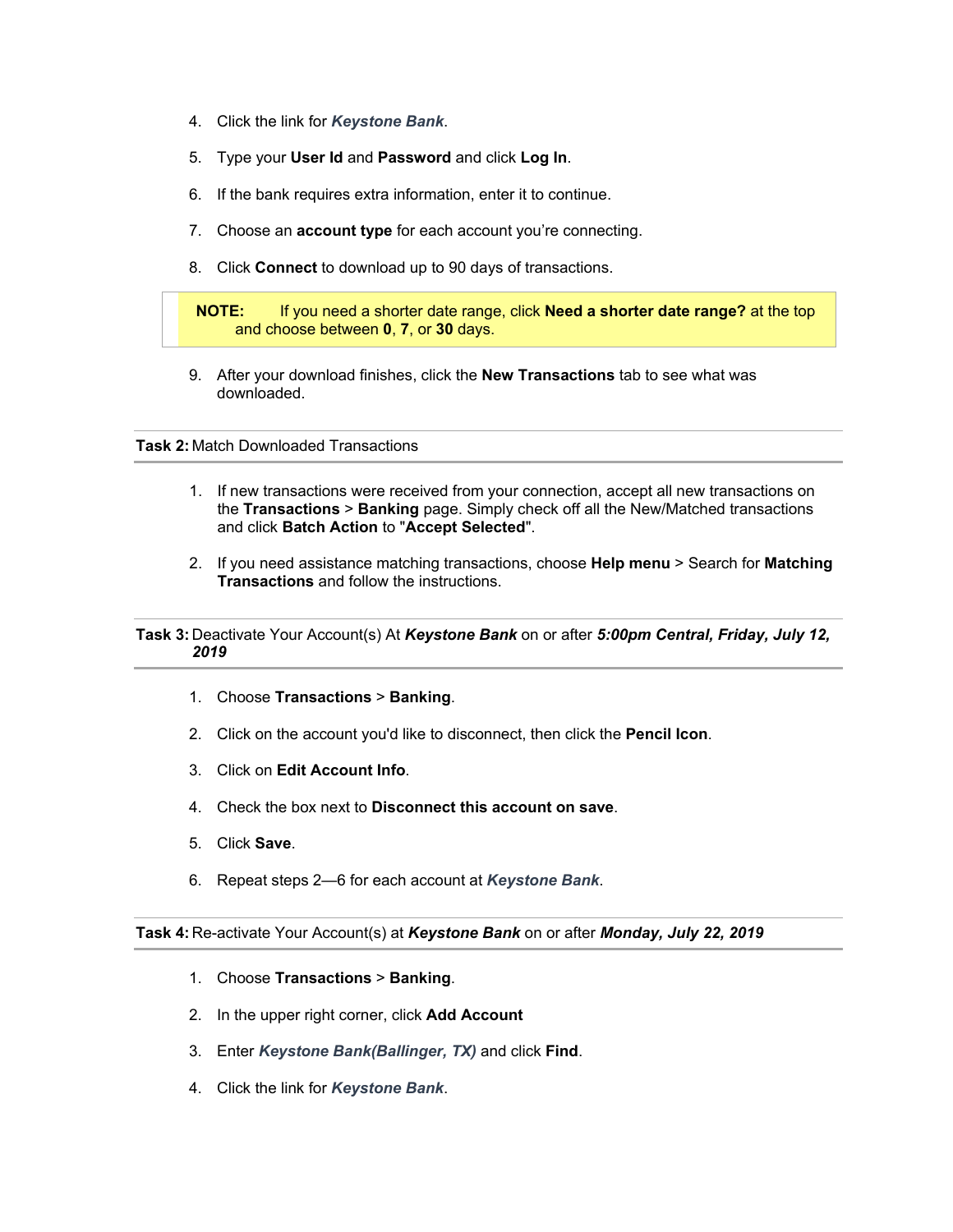- 5. Type your **User ID** and **Password**. Click **Log In**.
- 6. Ensure you associate the account for *Keystone Bank* to the appropriate account already listed under **QuickBooks Accounts**. You will want to select the matching accounts in the drop-down menu.

**IMPORTANT:** Do **NOT** select **+Add new**. If you are presented with accounts you do not want to track in this data file, **Uncheck** the box next to the **Account name**.

- 7. After all accounts have been matched, click **Connect**.
- 8. When the download is finished click **I'm done. Let's go!**

#### **Task 5:**Excluding Duplicate Transactions

- 1. Choose **Transactions** > **Banking**.
- 2. In the **New Transactions** section, click the checkboxes for the transactions you want to exclude.
- 3. Click **Batch Actions** > **Exclude Selected**.

**NOTE:** If you accidentally exclude a transaction, you can include it again.

#### **Task 6:** Undo Excluded Transactions

- 1. Choose **Transactions** > **Banking**.
- 2. Click the **Excluded** tab.
- 3. Click the checkboxes for the transactions you want to include.
- 4. Click **Batch Actions** > **Undo**.
- 5. Transactions will appear again in the **New Transactions** tab for you to work with.